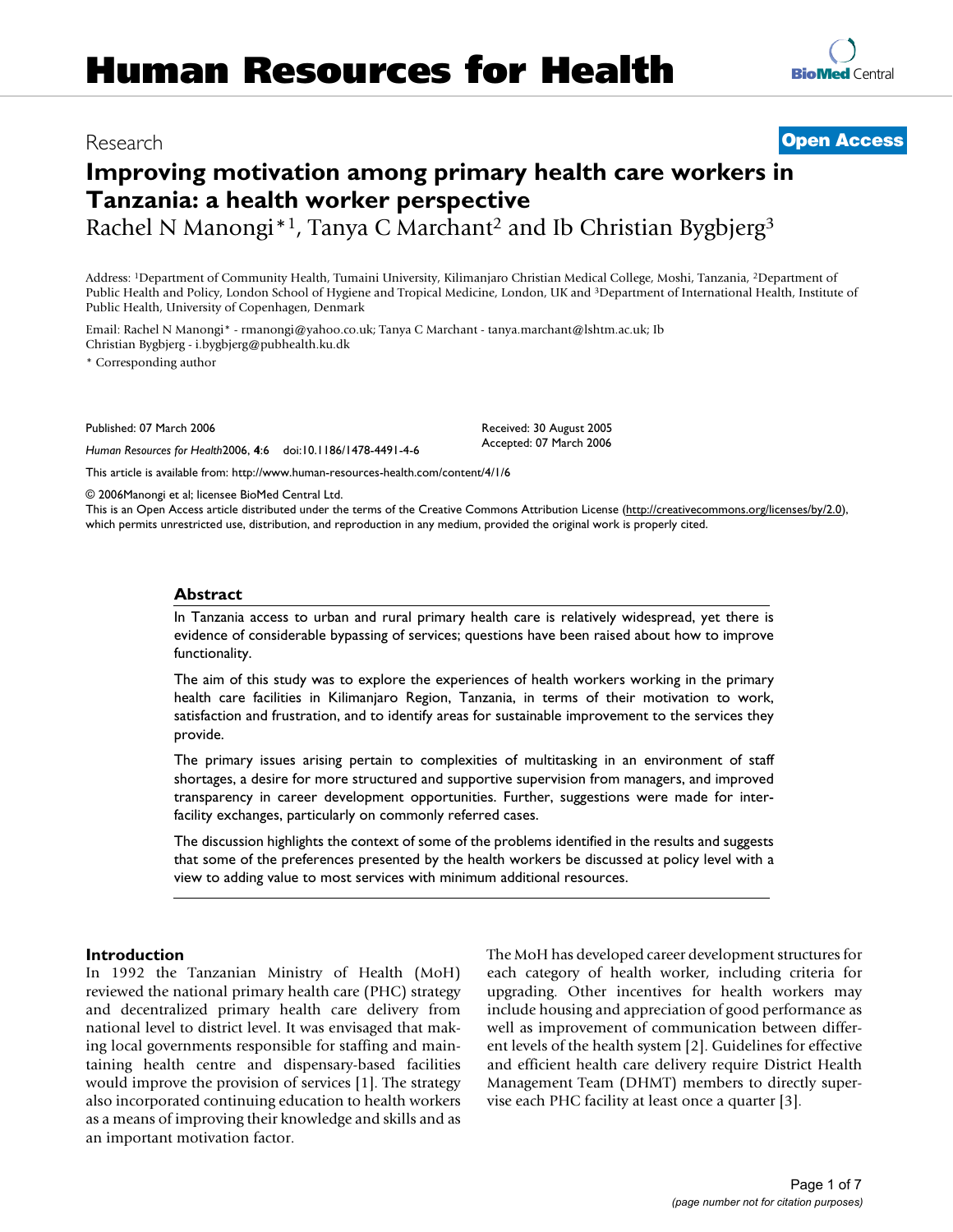| Cadre                                                | Award               |                | Years of training Qualifications for enrolment         | <b>Number participating</b><br>in <b>FGDs</b> overall |
|------------------------------------------------------|---------------------|----------------|--------------------------------------------------------|-------------------------------------------------------|
| Clinical Officer (CO) (Medical<br>Assistant)         | Diploma             | 3              | Pre-service for form IV and VI<br>leavers              | 8                                                     |
| Clinical Officer (CO) (Medical<br>Assistant)         | Diploma             | 5              | In-service for Rural Medical Aide<br>$-$ who upgraded. | 8                                                     |
| *Rural Medical Aides (Assistant Clinical<br>Officer) | Certificate         | 2              | $In-service - on-the-job training$                     | 16                                                    |
| Mother and Child Health Aides<br>(MCHA)              | Certificate         | $\overline{2}$ | Pre-service course for form IV                         |                                                       |
| Trained nurse midwife, grade B                       | Midwife certificate | 4              | In-service                                             |                                                       |
| General nurse, grade A                               | Nursing diploma     | 4              | Pre-service for form IV                                |                                                       |
| Medical attendant (Nurse auxiliary)                  | Certificate         |                | In-service for STD VII & form IV<br>leavers            | 16                                                    |

**Table 1: Qualifications of the cadres who participated in FGDs**

Source: Ministry of Health (1995)

\* The government is no longer training Rural Medical Aides. For those working with PHCFs, the term used is Assistant Clinical Officer.

Despite relatively widely distributed urban and rural health care services in Tanzania, questions about the functionality of the primary health care facility (PHCF) infrastructure still remain. Several Tanzanian studies have explored user satisfaction with health services and quality of care given to users and found weaknesses in both structural and process quality aspects of care given to users [4- 7]. The quality of health services, their efficacy, efficiency, accessibility and viability depend mainly on the performance of those who deliver them [8]. From the literature, performance has been associated with training policies and improving health workers' availability and retention [9,10]. However, in Tanzania only one study has investigated job satisfaction: among rural medical aides who were providing oral health care [11].

The aim of this study was to explore the experiences of primary health care workers in northern Tanzania. Their perspective of the services they provide, what motivates, satisfies and frustrates is presented, together with health care worker recommendations for how best to restructure these facilities realistically.

## **Methods**

## *Ethical considerations*

Clearance to carry out this study was obtained from the National Institute of Medical Research (NIMR) as part of a Joint Malaria Programme. The Tumaini University Research and Ethics Committee also approved the study. The study details were also discussed with relevant members of DHMTs in all the districts. Before starting the focus-group discussions, written individual consent to participate was sought after the study's aim, methods and benefits were explained. The researchers also explained that refusal to participate would have no negative implications for staff.

## *Study area and population*

The study was conducted from May to July 2004 in three districts: Moshi Urban, Moshi Rural and Hai districts in the Kilimanjaro region, northern Tanzania

Multiple cadres of health staff working in government primary health care facilities, from nurse auxiliary to assistant medical officer, were invited to contribute to the investigation.

Six focus-group discussions (FGDs) were conducted in the three districts, two in each district, one with nurses and one with clinicians, each consisting of 8–12 participants.

Specific information raised by health workers on promotion, training and supervision was investigated further in in-depth interviewers with the relevant District Medical Officer (DMO) with a view to confirming factual issues and to discussing constraints from a management perspective. These were tape-recorded and field notes were taken.

## *Sampling*

From each district a list of all health workers employed in government dispensaries and health centres was obtained. The list was further stratified to nurses (all cadres) and clinicians (all those qualified to prescribe drugs to patients). Using a random table method, 12 nurses and 12 clinicians in each district were sampled and invited to participate in a FGD. Initial contact concentrated on explaining sampling, objectives of the study and the vol-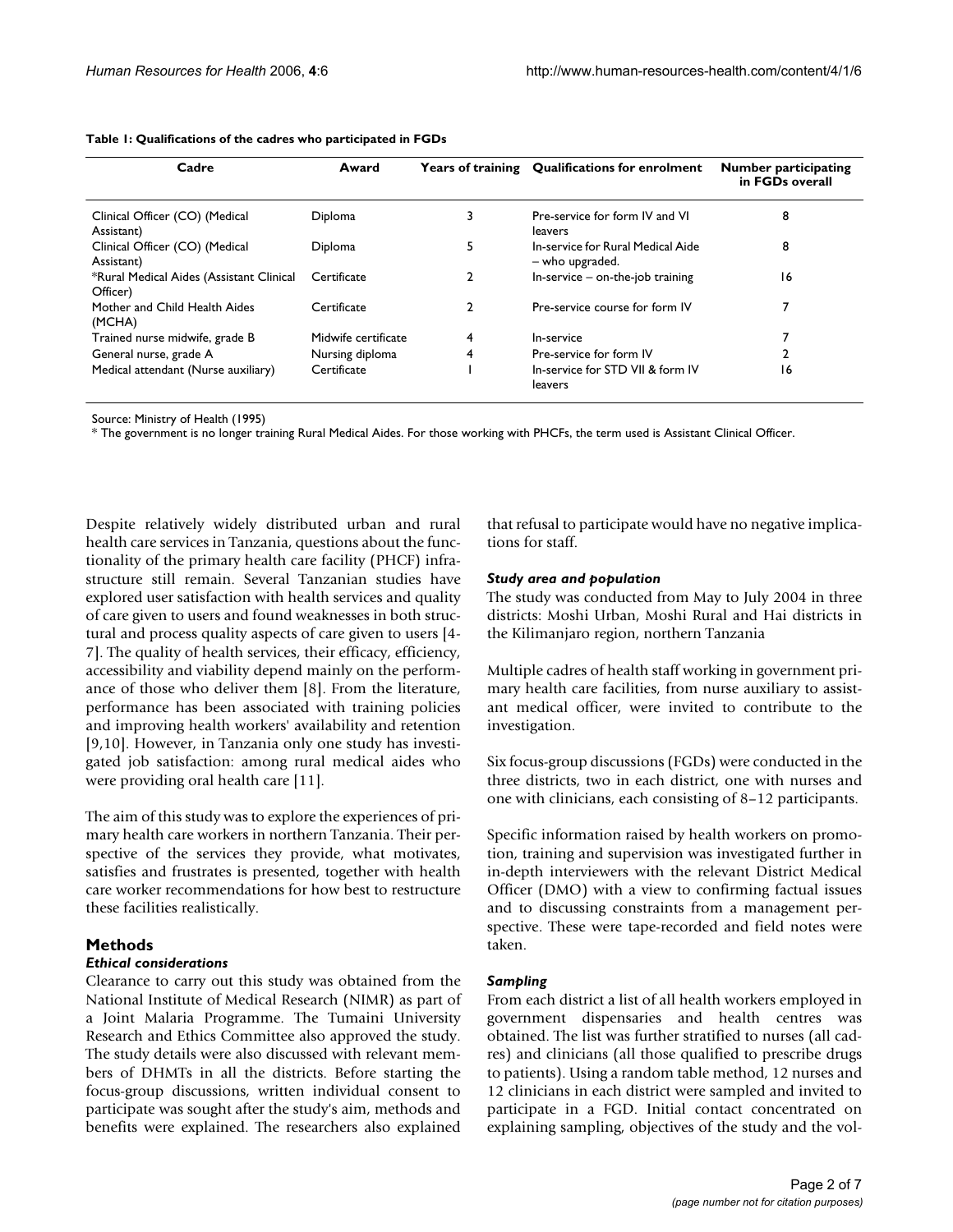| Problem               | Proposed solutions by health workers                                                                                                     | <b>Recognized by DMO</b> | Major constraints expressed by DMO                                                                                                                   |
|-----------------------|------------------------------------------------------------------------------------------------------------------------------------------|--------------------------|------------------------------------------------------------------------------------------------------------------------------------------------------|
| <b>Training</b>       | I. Give untrained health workers formal training to<br>acquire skills needed                                                             | Yes.                     | 1. Not enough funds allocated                                                                                                                        |
|                       | 2. In-service training                                                                                                                   | Yes                      | 2. Understaffing                                                                                                                                     |
| Understaffing         | Nurses currently working as administrators should<br>be replaced by non-medical staff                                                    | Yes                      | Not enough funds to employ new staff.                                                                                                                |
| Acting upwards        | None                                                                                                                                     | Yes                      | None                                                                                                                                                 |
| Acting downwards      | None                                                                                                                                     | No                       |                                                                                                                                                      |
| Gambling with health  | Equip all health facilities with microscopes                                                                                             | Yes                      | Guidelines for personnel in dispensaries<br>doesn't include laboratory staff.<br>Not enough laboratory technician/<br>assistants trained             |
| Referral and feedback | 1. Specialist should visit health facilities regularly to<br>conduct site training on cases the health workers<br>normally refer to them | Yes                      | None                                                                                                                                                 |
|                       | 2. Completed referral letter should be returned to<br>referring clinic                                                                   | Yes                      | None                                                                                                                                                 |
| Supervision           | I. Feedback to be given on previous supervision<br>visits                                                                                | Yes                      | L. Time constraints due to intense<br>workload of DMOs. Also, DMO activities<br>(and resources) still partially controlled by<br>central government. |
|                       | 2. Recognition from DMO of hard work they are<br>doing                                                                                   | Yes                      | 2. None                                                                                                                                              |
| Promotion             | Timely promotions as outlined by Ministry guidelines                                                                                     | Yes                      | Have no final decisions; can only<br>recommend to higher authorities                                                                                 |

#### **Table 2: Summary of results**

untary nature of participation. A list of all cadres of staff is shown in Table 1. The government health facilities were chosen primarily because the government health system is the backbone of the Tanzanian health system and employs most health workers, compared to the private sector.

## *Data collection*

As a preliminary investigation a pilot study was carried out in a rural district outside the main study area. Four FGDs were conducted, two with nurses and two with clinicians. The findings were used to develop an interview guide.

A semi-structured interview guide was used in the main study, which allowed flexibility within the discussion. This also allowed for additional questions on emerging themes to be incorporated using a continuous validation process.

The FGDs were conducted in Kiswahili by an experienced facilitator, assisted by the first author, who was the principal investigator (PI). An experienced nurse researcher (recorder) from the Community Health Department at Kilimanjaro Christian Medical Center (KCMC) took field notes. At the same time all the FGDs were tape-recorded and subsequently transcribed for thematic analysis by the PI (who is fluent in English and Swahili, so no intermediate interpreter was needed). Each session lasted from one hour to one hour and 30 minutes.

Each of the six FGDs was opened with a broad study question from the facilitator. Participants were asked to think about the functionality of the primary health care service and any issues that they felt inhibited their performance: participants seemed eager to be given the opportunity to discuss the topic. After the FGD had begun, the facilitator asked questions only when a priority area of the topic guide was not being addressed or when clarification was needed. Comments were occasionally given to move the talk to another level or to clarify issues.

## *Analysis*

A thematic analysis [12,13] was performed on the transcripts through:

• familiarization with the data, reading of the field notes and transcribing of the data. Initial coding was developed from issues emerging from the familiarization stage.

• the process of applying codes to the data. Textual codes were used to identify specific pieces of corresponding data and differing themes.

• development of themes emerging from the discourse.

## **Results**

From the three districts 64 participants overall attended the six FGDs. In each district the whole range of cadres was represented (from nurse auxiliary to Clinical Officer).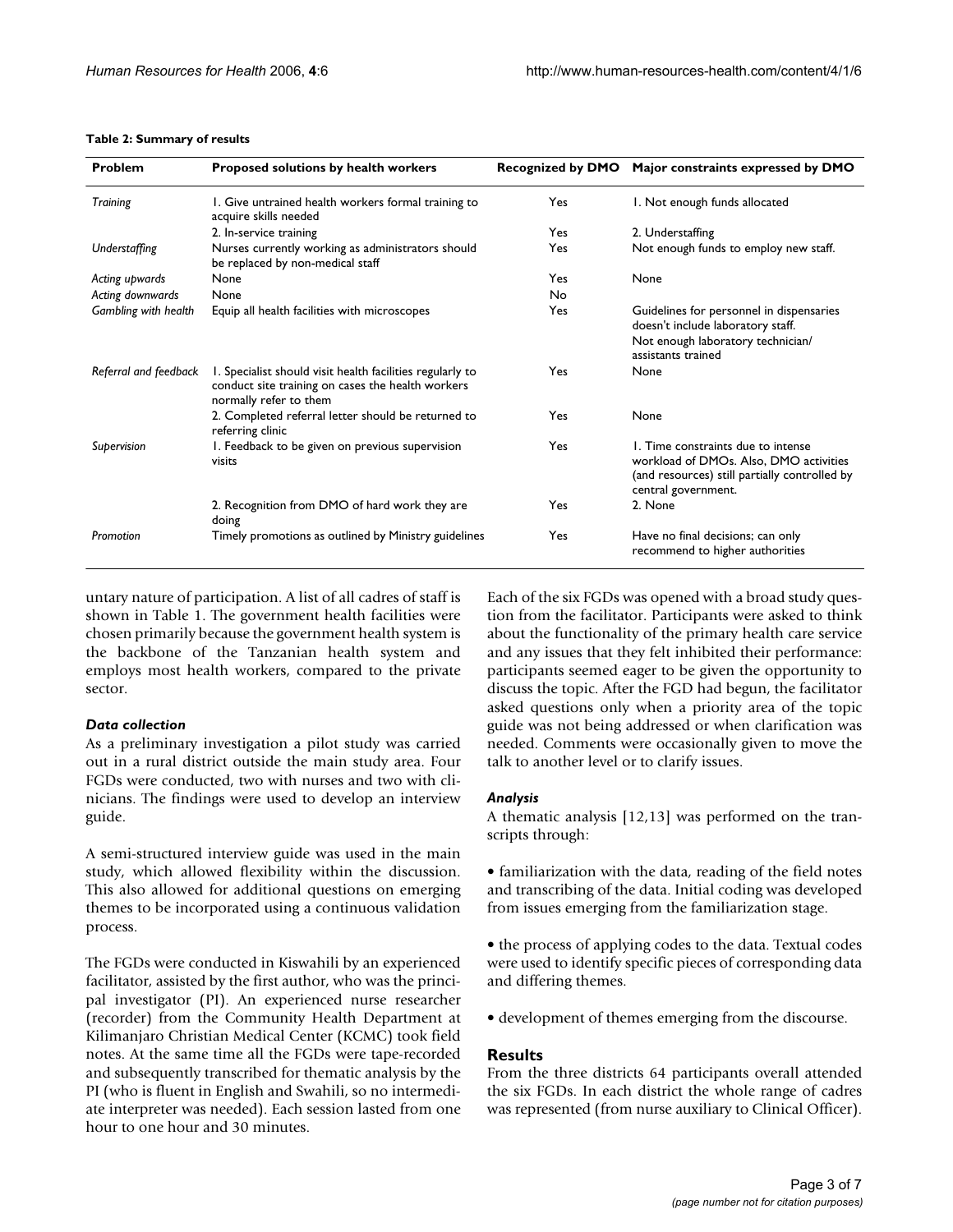Both male and female professionals were included, with an age range of 25 to 59 years.

In all groups the participants were keen to discuss the issue of motivation and satisfaction among health workers. Among the themes that emerged from the FGDs, three were of particular relevance to this study and were voiced across all the FGDs: division of labour; training, supervision and feedback; and promotion. A summary of results is presented in Table 2.

# *Division of labour*

Respondents in all the FGDs raised the issue that understaffing of key personnel within the PHC facilities resulted in various negative consequences for service provision – some shared across cadres and some unique to different positions.

# *Understaffing*

The understaffing issue was summarized succinctly by a female nurse auxiliary who described it this way: "...Say at every centre you have got one nurse and one doctor. If it happens that the doctor faces a problem the nurse will be alone. Now she will do the cleaning and dispense drugs and deal with patients.... You often find that work to be done by two or three different people is performed by a single person".

# *Acting upwards*

Many health workers felt they were forced to handle cases for which they were not trained. A nurse auxiliary was doing the work of a pharmacist and a clinician: dispensing drugs, giving injections, dressing wounds and assisting in the labour ward.

One female nurse auxiliary had this to say "....myself I'm handling these patients more compared to those of higher cadres...we should be given the opportunity to go for training so as to handle our patients properly..."

# *Acting downwards*

When lower cadres were acting upwards in service provision, the result was often that non-medical work also had to be shared. Here there was evidence of an urban/rural divide, with rural clinical staff, but not urban, accepting the necessity of sharing all responsibilities – including cleaning – when lower cadres were acting upwards. An urban (female) clinical officer complained: "I am not happy to do cleanliness when I am already overworked without getting anything. No, I can't do cleaning."

In contrast, a rural (male) assistant clinical officer reported: "Though we have much work to do, cleanliness is important. Without cleanliness your medical profession will be meaningless. So we (the clinicians) clean up around us to care for the patient's health and also our own health."

## *Gambling with the health of patients*

Across all FGDs health workers were aware that some community members looked for quality they simply could not produce. The lack of laboratory facilities alone forced them to treat patients by trial and error, which was compared with gambling.

One female assistant clinical officer said: "We don't have a microscope or even a laboratory. So we are only doing diagnosis and using our experience to decide. This is like playing a game of chance (Kamari) for the money as you are not sure if you are treating malaria or typhoid or both. I do feel hurt more than the patient himself. This is really discouraging for us working in these dispensaries."

The same woman went on to say: "People in the community nowadays know what quality of services they want. They usually ask 'Why don't I go to the hospital where there are medical officers and working facilities instead of going to the dispensaries where there is no laboratory and facilities?' I think the community should be allowed to go where there are good services."

# *Training, supervision and feedback*

Given the environment already described – of a shortage of clinical staff in situ and more junior cadres acting upwards on a regular basis, this section highlights a number of issues related to training, the use of skills of health workers at all levels and the frustrations experienced in career development.

## *Referrals and feedback*

Across all three districts the clinical officers felt they often saw cases (especially obstetric/gynaecological conditions, sexually transmitted illnesses, skin disease) that they could have handled better given some specific training. For the patient, there was a considerable cost attached to being referred to a district hospital and often relatives were unwilling or unable to pay for the transfer and subsequent care implied.

This was felt to be particularly true of obstetric cases when women without adequate financial resources commonly wait until the last possible moment to seek care and then may not be able to travel and gain access to emergency services. Understandably these cases deeply affected the health workers' morale. One male assistant clinical officer said: "One day in a health centre where I was working, a mother came around with labour pains. I was called from home to try to help. She managed to deliver normally but she had a postpartum haemorrhage. I did vaginal packing and elevated the bed while looking for any means of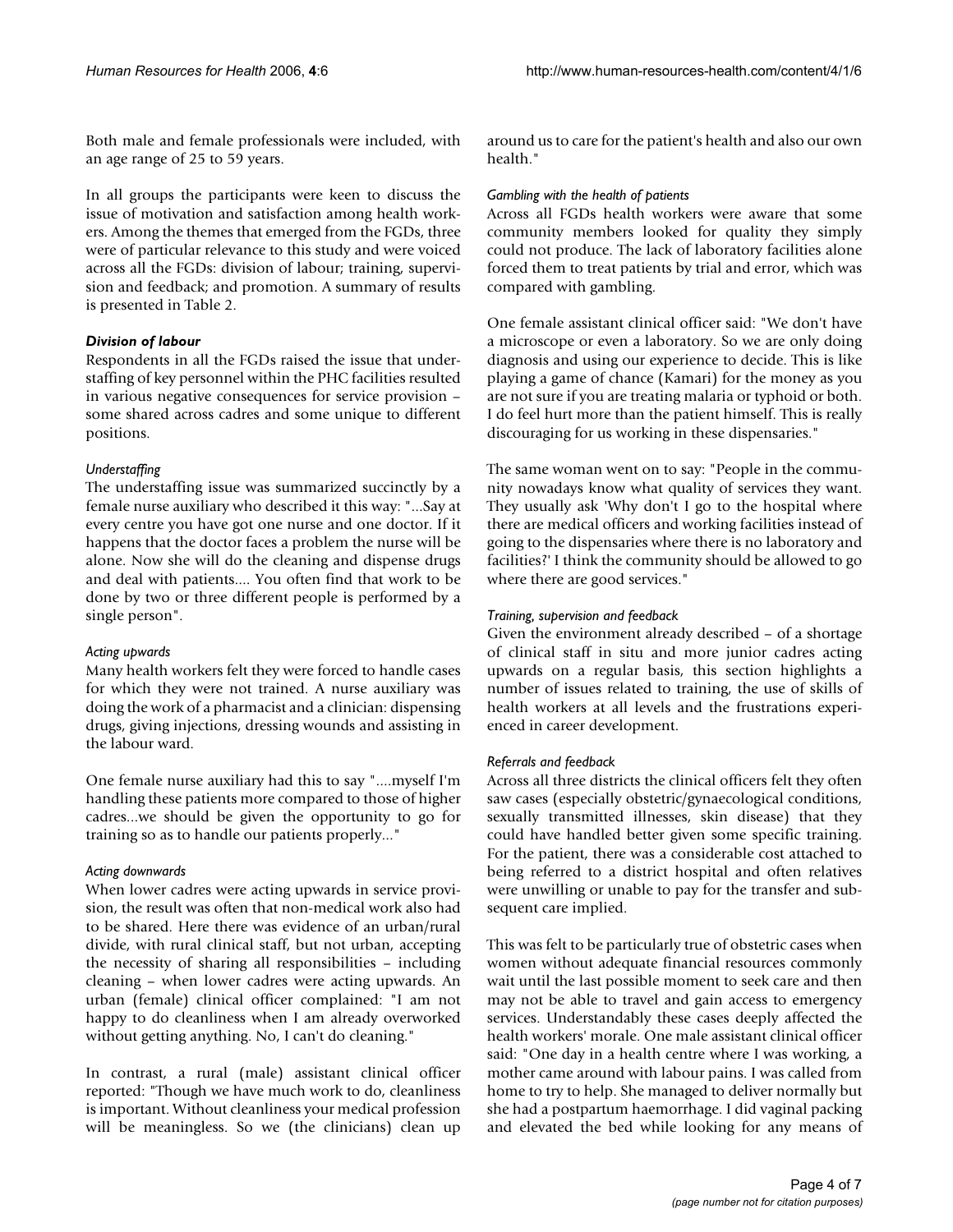transport possible to a district hospital. We didn't get the transport until 6 a.m. [and] by that time it was too late. Everything was finished."

Further, if a patient was referred, considerable frustration was expressed regarding the lack of subsequent feedback. A female assistant medical officer said: "There are cases we refer just because we don't know how to go about them and we don't get feedback; next time when we get a similar case our job is just to refer. We don't learn anything."

# *Experienced but not trained*

For less-qualified cadres the situation was seen quite simply. Due to the circumstances of their colleagues it was necessary from time to time to deal with things that they had no training to handle. A commonly heard quote from the FGDs was "We are not trained; it is just the working experience we use to manage".

This was raised in the in-depth interviews with the DMOs, who recognized the problem but said that as managers they were financially constrained. All three DMOs explained that under the former system the government examined all applicants for further training and sponsored successful applicants. However this has changed: "Nowadays the government has pulled out from sponsoring these health workers. Every district is supposed to upgrade the health workers according to their needs. The problem is money. We don't have an allocation for that. In my district I have told the health workers to apply for schools they want. Once they get admission, we pay half of the fees and they have to pay the rest".

Health workers in all the FGDs proposed a number of coping strategies. More sharing of information with other medical professionals was requested. They felt that it was time for them to be visited by specialists for training purposes "...These doctors who are specialists or those who are above our level should visit us once in awhile to discuss with us the management of those cases which we normally refer to them" (female clinical officer).

Improving systems for feedback to clinics from referral hospitals on case management was highlighted as another practical way of learning without creating a financial burden to the health service.

Many participants wanted to see a rotation system implemented within Regions and between staff of the same qualification as a means of keeping up and learning new skills: "...It will be a good idea if we do rotations. After two years we go back to work in a district /regional hospital and another group from there comes to take our places....after all we all have the same qualifications" (male clinical officer). Another clinical officer added "It will be good and motivating if we meet and share experience among ourselves. ...We don't want to be paid for this; we want the DMO to organize this and to give us permission."

# *Supervision and feedback*

Across the FGDs it was agreed that during supervision more negative comments were received than positive. The health workers reported that there was little or no on-site supervision from their immediate superiors and the external supervision from DHMT was irregular and not supportive. One male assistant clinical officer said: "....The supervision is not friendly and lovingly done. There should have been a plan that every three months there will be supervision but instead, after six months you can see two people having papers and pen in their hands coming asking questions like a policeman; it is not a friendly one but faults-finding supervision."

Many complained that they never received any written or oral feedback from supervisory visits. One female assistant clinical officer said:"When the re-supervision is done for the second time, there should be feedback from the first supervision so that we can recognize where we went wrong and correct our mistakes. There should also be feedback of the problems identified from the previous supervision. It is not easy to think the supervisors are useful when reported problems remain and no feedback is given."

As part of the in-depth interviews with DMOs the fulfilment of MoH recommendations for monthly supervision was raised. One DMO said: "The problem of poor supervision is not human resource or transport or allowances but poor planning centrally (MoH). Most of the time we get unplanned visitors from MoH with emergency issues to tackle with short deadlines. They say we are decentralized but in fact we are still getting orders from above, "top down". As if this is not enough, we have to organize or attend several seminars and different workshops. Almost always we are called for ad hoc meetings. These activities also require the only vehicle we have. This of course is also a problem to the rest of team members. They are facing same problems. We have to use one vehicle for the team with different activities so, sometimes other activities have to suffer."

# *Promotion*

All health workers across all the FGDs knew of their right to be promoted every three years and, according to MoH regulations, that every promotion was to be accompanied by a salary increment. However, the majority of participants said they had worked for more than 10 years without being promoted, and this was mentioned as an important factor for dissatisfaction: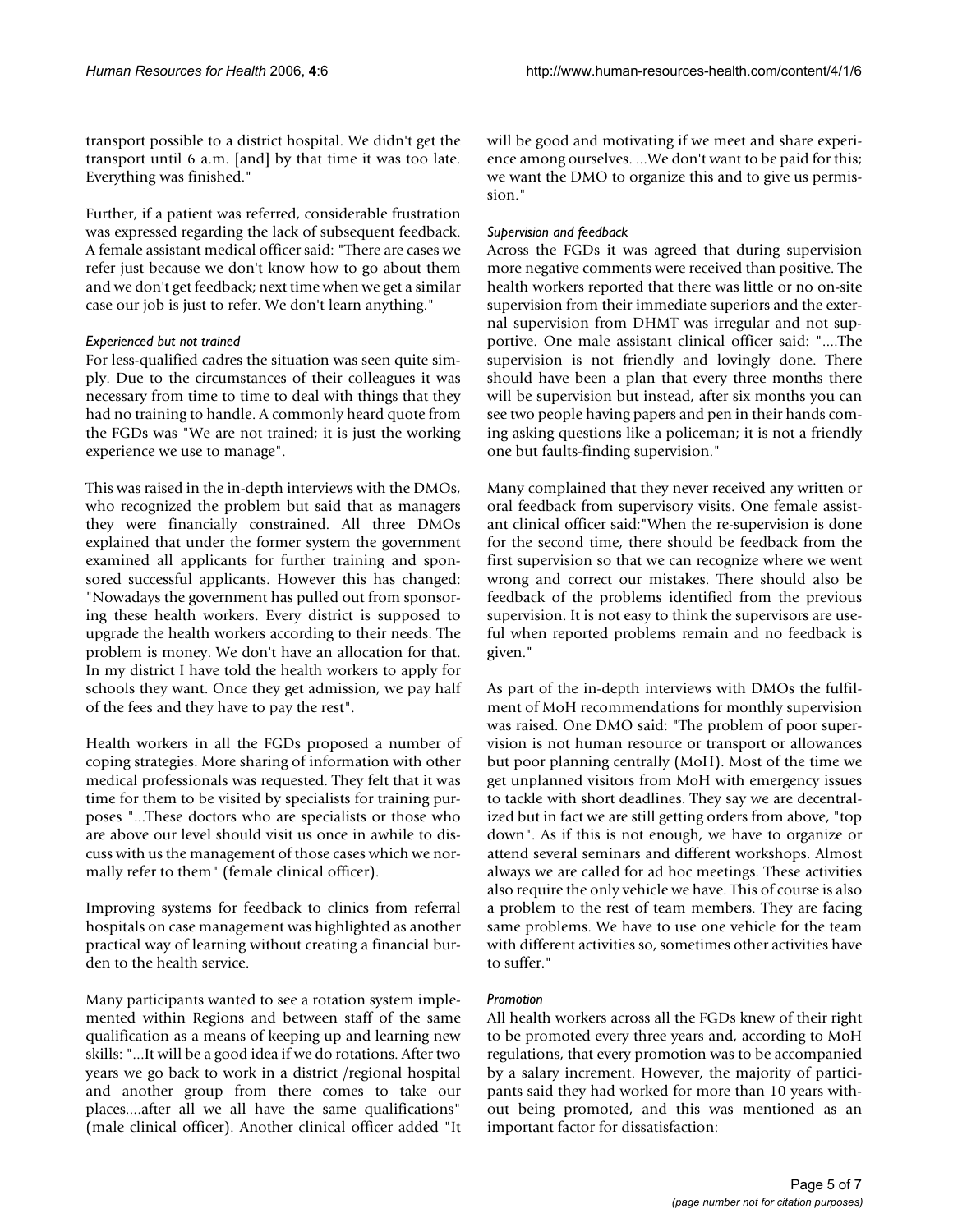One female nurse auxiliary explained her situation: "You may work for seven to eight years without been given any promotion, at the same time you earn less compared to those auxiliary nurses who were employed later. Their salary scales are twice ours and we have been in work for 30 years. They tease us saying, "What are you proud of? After all we have more salary than yours."

Many respondents found promotion issues discouraging but clearly the coping strategy explained by many of the respondents was, "We are working for God". This was elaborated on by one male assistant clinical officer, who said: "You may work for 10 years and be promoted once. If your salary scale is not corrected it will continue going that way. It's really discouraging to work, but due to it being a community service, you keep on working as God will pay you in heaven one day."

A clear recommendation for alleviating the problem of distrust and dissatisfaction regarding promotion was to improve communication at two levels: first, for supervisors to clearly communicate performance appraisal to staff, and second, for improved transparency over the process of applications for promotion.

The DMOs could all clearly explain the correct procedure for promotion – that their role was to recommend to the local government the names of health workers who were due for promotion (for those with two years of training or less) and the rest to the MoH. "Normally we send confidential forms with our recommendations to the local government or to the MoH for our staff's promotion annually. We send our personnel officer to follow up, with no success. I think the issue is money here. Imagine all the workers employed by the government once they get promotion it comes with money as an incentive. So what (the MoH) do, they give these promotion in a piecemeal."

# **Discussion**

From the viewpoint of service providers, the main factors identified that caused demotivation among health care workers working at primary health care facilities were workload paired with staff shortages, lack of interprofessional exchange and lack of positive supervision, including transparent career goals. Physical infrastructure and equipment available to staff in the PHC setting did sometimes affect morale – and certainly services – but overall the findings from these focus-group discussions indicate a need for individual staff to feel valued and supported and to develop in their roles.

Data collection is always susceptible to bias. In this survey, particular attention was given to the setting of data collection to maximize the feeling of confidentiality and ease among respondents. During piloting, different mixes

of cadres were put together, but no problems were evident between different groups. As far as possible, workers from different facilities and districts were put together to enhance confidentiality.

Similar findings have been reported from Uganda, where professional identity and recognition by both employer and members of the community were found to be important motivating factors for health staff [14]. Further, in Uganda multitasking by unqualified primary health care workers has been cited as a primary factor explaining inefficiencies in the health service [15]. A recent study in northern Tanzania concluded that the lack of adequately trained health workers in rural posts was a major contributor both to the bypassing of primary services by users and to delivery of poor-quality services [16].

Many of the participants in this study felt proud of their ability to cope, but were frustrated that this was not formalized or recognized. While there appeared to be resignation to this, there was also a desire to be trained. Interestingly (and perhaps a reflection of how long some respondents had been acting upwards), while respondents perceived a lack of personnel and lack of personal skill, the principal solution proposed by respondents was not to employ the stipulated number of trained personnel in their facility but rather to give experienced but untrained personnel more formal training. It is also possible that the perceived need for formal training could be confounded by the drive for higher salaries after the training.

In Tanzania, where malaria and HIV/AIDS are priority diseases for control [17], currently there are a number of positive nationwide initiatives to improve detection, treatment and delivery of interventions, such as integrated management of childhood illness (IMCI), discount vouchers for pregnant women to obtain insecticidetreated bed nets and antiretroviral therapy (ARV). However, often the unseen consequence of these initiatives is that there are several competing demands for training health workers how to implement new programmes.

This can mean that health workers are removed from their post for long periods, resulting in an increased burden for those remaining, who are likely to be already weakened by the workload. The challenge posed by scarce human resources in the health system, particularly how to motivate and retain those remaining, has recently been a topic of international debate [18,19]. The participants in this study identified positive supervision and improved feedback from referral hospitals as two achievable measures to improve both moral and quality of health care delivery.